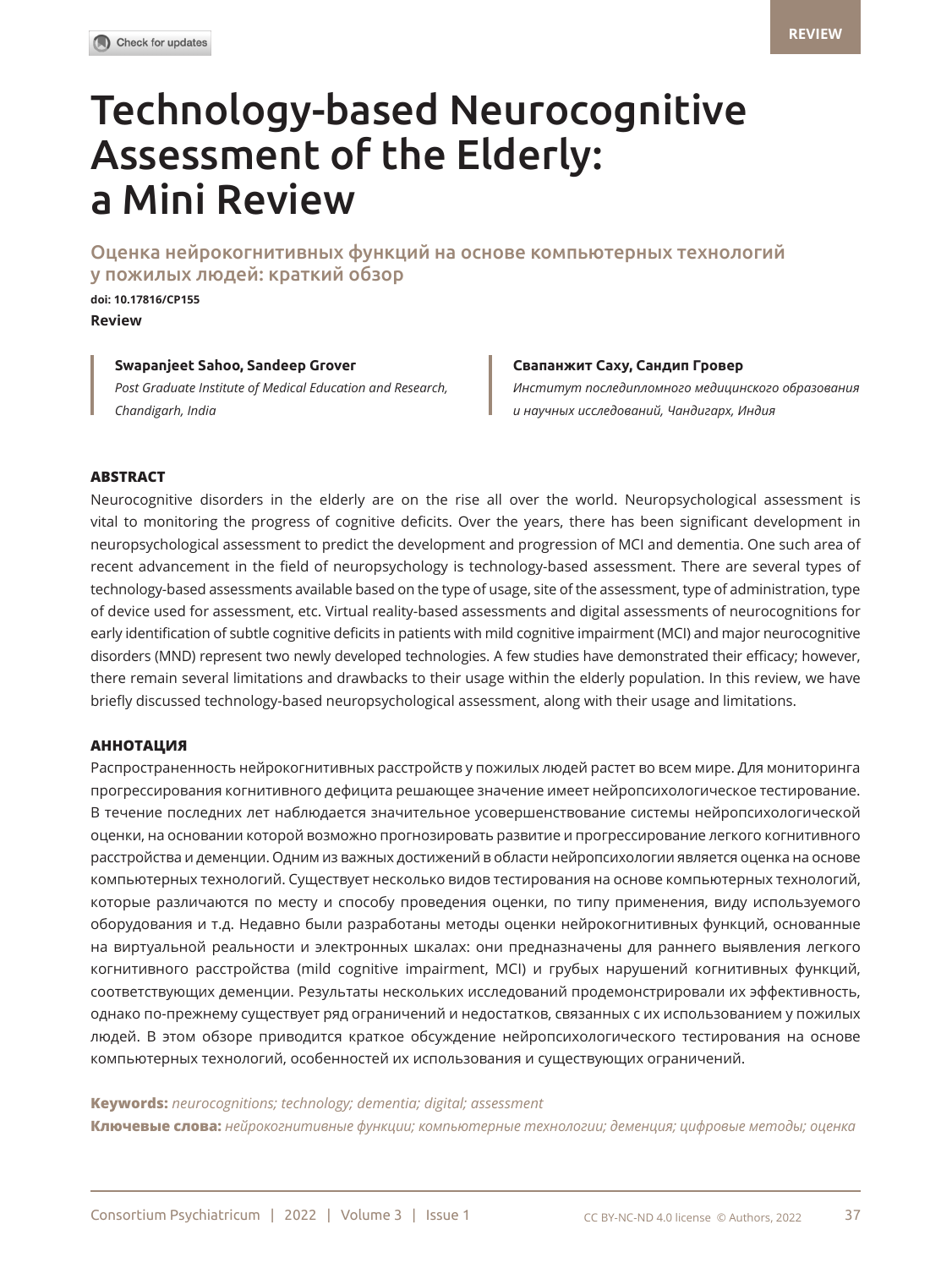#### **INTRODUCTION**

Aging is an inherent process that accompanies changes in the cognitive competencies and functionality of an individual. It is also now a well-known fact that, worldwide, the pace of population aging is much faster than in the past, and neuropsychiatric conditions have become a leading contributor of disability in the ageing population [1]. Neurocognitive disorders form the bulk of the neuropsychiatric conditions affecting the elderly, of which Alzheimer's dementia is the most common.

Dementia is an umbrella term used to describe the various symptoms associated with cognitive impairment. There is a gradual progression of neurocognitive impairment in the elderly, starting from the preclinical stage to mild cognitive impairment (MCIs) and, finally, major neurocognitive disorders (MND). Therefore, it is necessary that there should be appropriate assessment of cognitive functions for early identification of neurocognitive disorders in the elderly to develop strategies to slow down the progression of cognitive impairment and develop proper management strategies for early intervention [2]. The diagnosis of MCI and MND largely depends on clinical and neuropsychological assessment. Neuropsychological assessment is also vital to monitoring the progress of cognitive deficits. Over the years, there has been significant development in neuropsychological assessment to predict the development and progression of MCI and dementia. One such area of recent advancement in the field of neuropsychology is technology-based assessment. This review focuses on the technology-based neuropsychological assessment methods used for the elderly.

**Methodology:** A comprehensive literature search was conducted on digital technology neurocognitive assessment in the elderly using various search engines (PubMed, Scopus, PsyInfo, and Google Scholar) and through the cross-references included in relevant articles up to January 2021. Keywords included "technology", "digital", "neurocognition", "assessment", "elderly", "dementia", and "mild cognitive impairment" in various combinations. Only original articles (abstract and full text) and review articles published in English prior to January 2021 were reviewed and checked thoroughly. More than 300 articles related to the topic were found, out of which those relevant to technology-based neurocognitive assessment methods for the elderly have been included. Commentaries, viewpoints, and letters to editors related to the topic were excluded.

# **PROBLEMS WITH TRADITIONAL NEUROPSYCHOLOGICAL TESTING METHODS**

There are several significant limitations to traditional neuropsychological tests and testing methods [3]. Some of these include: (1) findings cannot be correlated with real-time brain functioning in functional imaging studies; (2) traditional tests require the patient to travel to the hospital; (3) the scoring process can be complex; (4) many times, it depends on the administrator to decide alternative forms to avoid practice effect; (5) there can be an impact due to the 'white coat effect' while testing; and (6) there is occasionally a need to perform multiple tests in longitudinal studies, which can be quite cumbersome for the patient.

Another issue with the traditional neuropsychological tests is that they usually compare the findings of cognitively challenged individuals with normative data, i.e., those who are cognitively normal in the same age group, who themselves may not actually be entirely free of the markers of dementia. Therefore, there is a need to validate such tests with the biomarkers of dementia. There is also a need to explore the correlation of cognitive functioning with amyloid plaques over time [4]. For this, we need to have sensitive tests to pick up early cognitive changes associated with biomarker evidence of preclinical Alzheimer's dementia. To overcome these issues and for better assessment, technology-based assessments have come to the fore in recent times.

# **TECHNOLOGY-BASED ASSESSMENTS**

Any instrument or method that utilizes a computer/ digital tablet/ handheld device, or other digital interface instead of a human examiner to administer, score, or interpret tests of brain function and related factors relevant to neurologic health and illness questions is understood to represent a form of technology-based assessment [5]. For neuropsychological assessment purposes, these can be broadly categorized as computer-based, tablet-based (mostly touchscreen devices), and mobile/smart phonebased assessments, and wearable devices. The number of tests based on digital cognitive assessments had increased exponentially in last few years.

#### **Types of technology-based assessment**

# *1. Based on type of usage, digital assessments can be of two types.*

Stand-alone apps and programs are digitized versions of traditional paper and pencil neuropsychological tests.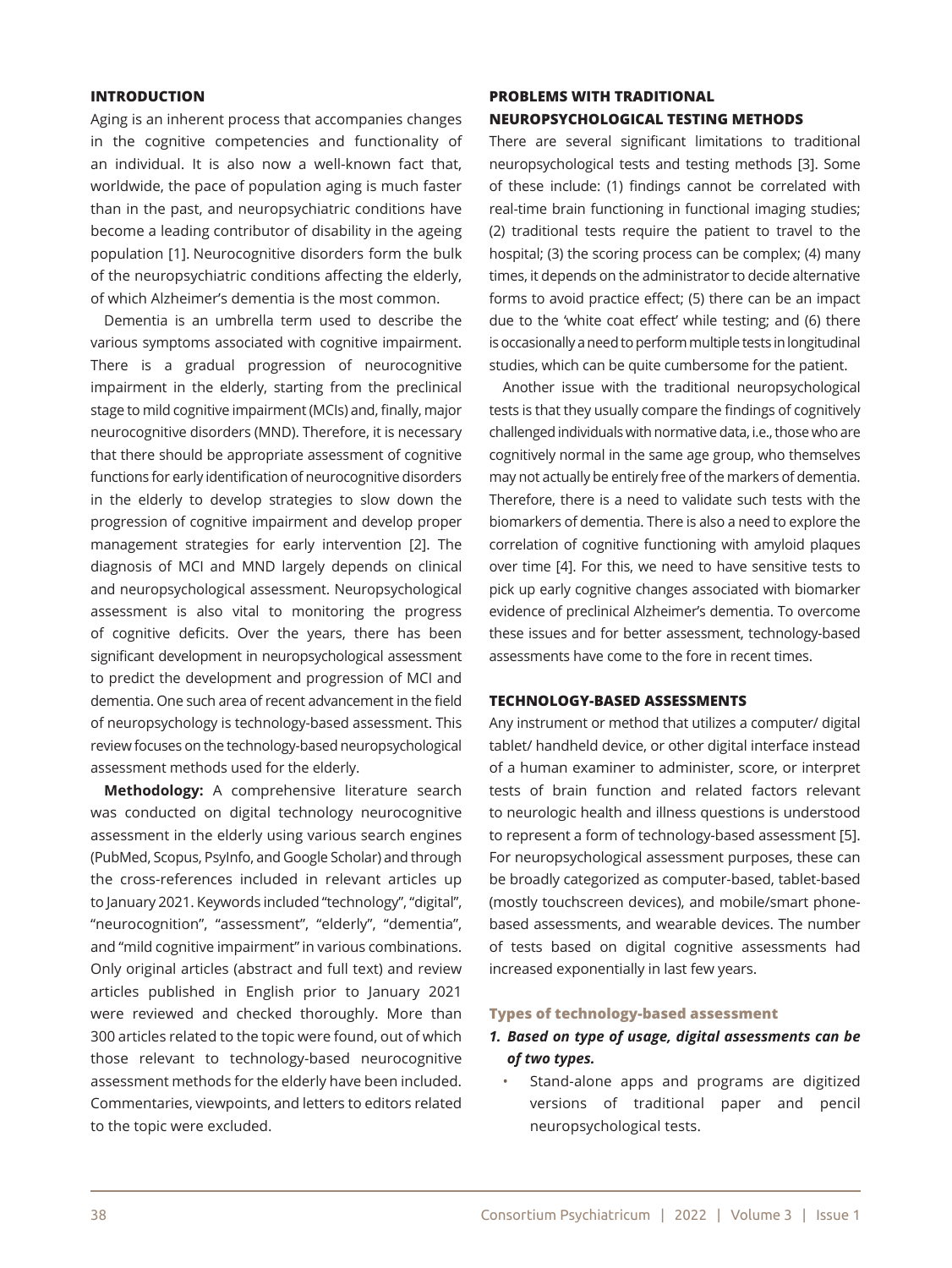- Web-based apps that can be either completed on personal computers or on tablets are designed to be completed without active participation or the presence of an examiner [6].
- *2. Based on the site of assessment,* technologybased assessments can be divided into office-based assessment and remote location assessment. However, there are certain problems with remote location assessments such as difficulty in maintaining participant engagement, issues related to data privacy, digital unsupervised evaluations, and frequent changes in the versions/updates to web-based apps, which often pose challenges to the administrator as well as the participant, etc. [6].
- *3. Based on type of administration,* technology-based assessments can be categorized as either selfadministered or clinically administered assessments
	- While self-administered tests have the advantage of being less time-consuming and less costly, there are also several disadvantages, such as difficulty in controlling environmental factors and distractions, problems with evaluating feigned performance, and problems with ensuring whether the examinee understands the task instructions perfectly or otherwise [5].
	- Clinician-administered assessments overcome the limitations of self-administered assessments, although they are more time-consuming and the patient needs to visit in person the clinician or needs to be actively engaged through video conferencing with the patient.
- *4. Based on the type of device*, the assessments can be categorized as Managed devices and Bring your own device (BYOD).
	- Managed devices These are dedicated devices for cognitive assessment rather than the examinee's own device. They have the advantage of reducing the error variance associated with different hardware and software. However, high cost, reduced flexibility, and low familiarity with the device amongst the elderly are just some of the associated limitations.
	- BYOD-based cognitive assessment These are primarily smartphone- and browser-based tests. These have the added an advantage of having a wider audience without the added expense of a managed device, and smartphones offer novel data collection

methods too. However, there can be issues related to device size/type, touchscreen responsiveness, software-related problems (iOS or Android, updates, etc.), and unstable internet connectivity might also affect browser-based tests [5]. Therefore, when choosing a BYOD approach, it is essential to ensure or check the compatibility of the device's software and hardware with the minimum requirements as specified in the software manual.

#### **Virtual reality-based assessments**

Another development in the area of technology-based assessments is virtual reality (VR)-based assessments. VR-based assessments include variety of technologies and devices to assess the manipulation of objects in virtual space and time. They have virtual environments that can act as basic rooms for navigation tasks or bigger spaces like office room/classrooms. Initially, VR-based cognitive assessment was developed to integrate computerized versions of traditional paper and pencil-based tests into virtual environments [7]. This has the advantage of being able to assess multitasking in a simulated virtual environment (like running errands and completing kitchen tasks, etc.). Task completion in a simulated environment has the advantage of better representing everyday life as there will be distractions that represent real-world interruptions. In other words, these improve the ecological validity of the tasks. When compared to the manual administration of the Wisconsin Card Sorting Test, participants appeared to do more poorly on the VR-based version but reported enjoying the VR test far more than the manual one [7].

Different types of immersions have been used in VR-based assessments. These are non-immersive three-dimensional computer screens with mouse/joystick or sensor-based gloves, or semi-immersive large screen displays using shutter glasses or full immersive environments with a "green screen" and head-mounted display [7].

There can be two types of exploration within VR environments: active exploration, or passive exploration. In active exploration, participants are immersed within and navigate a virtual environment guided by a research assistant, or otherwise navigate and move around by themselves using a joystick. There is 360-degree 'first person view' of the environment in active exploration. In passive exploration, participants immersed in the virtual world do not move around or explore it. They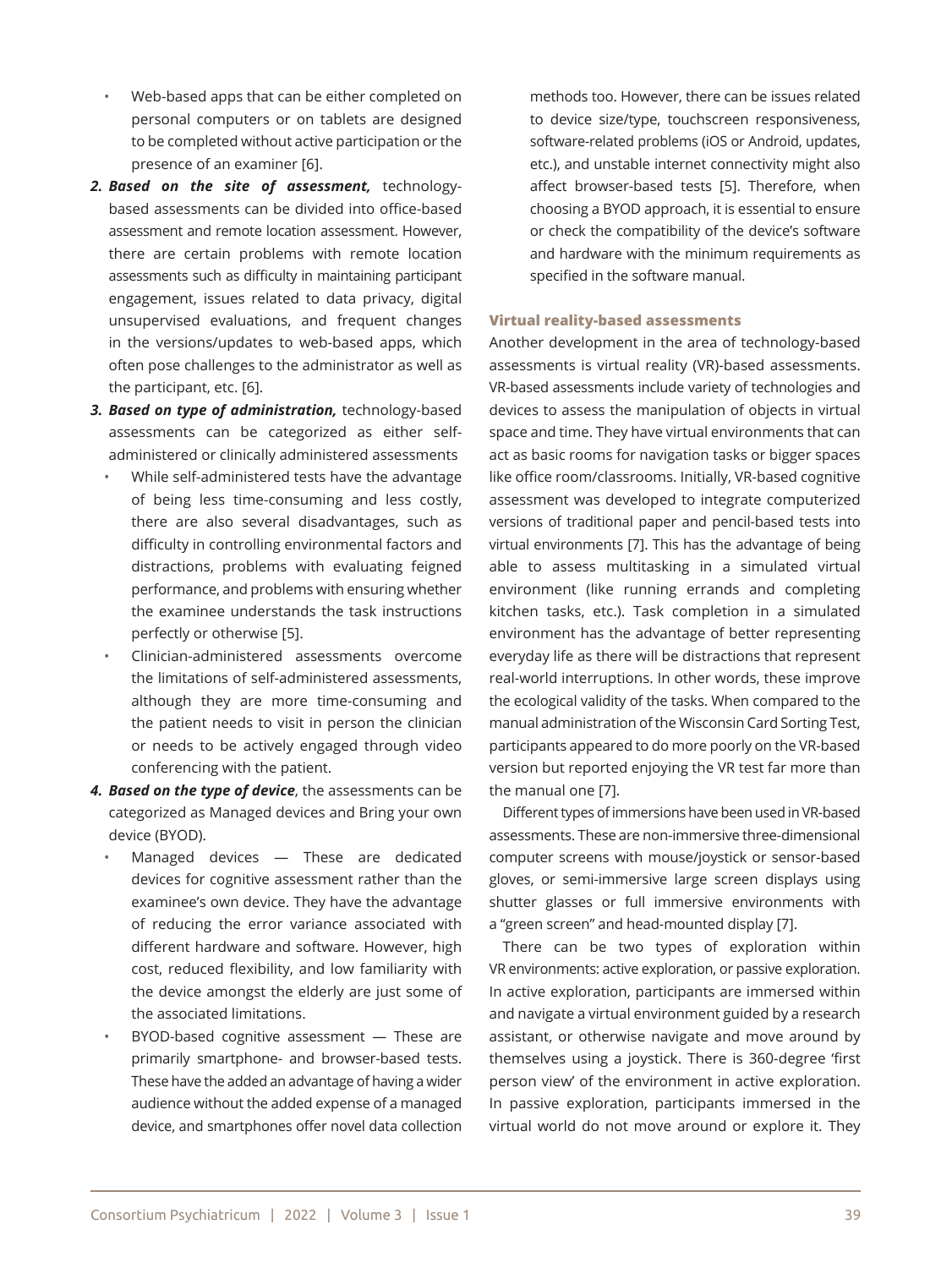stay in a fixed location and are exposed to stimuli but can look around and can have a 360-degree 'first person' view of the environment [8].

#### **Cognitive assessment via wearable devices**

In recent years, mobile and wearable technologies (such as smartphones, tablets, smartwatches and rings, smart suits) present a unique opportunity to massively detect neurodegenerative diseases in a timely and economical fashion. The onboard sensors at the hearts of these systems are able to provide metrics by means of active (prompted) or passive (unnoticed) measurements, with a considerably flexible approach [9]. There are several advantages to wearable devices. These are: (1) widespread usage of these newer technologies, (2) immediate access of information due to the internet connectivity, (3) increasing sensitivity and plurality of onboard sensors, (4) near accurate monitoring of physical and cognitive symptoms/abilities, and (5) extremely low burden on the healthcare system, as large segments of the population are increasingly using these devices [9]. There are also two types of data collection by the wearable devices, i.e., either active data collection (for example, prompted voice test by the device to note tremors in the vocal cords suggesting the possibility of Parkinson's disease) or passive data collection (for example — smartwatch-based step counter). Table 1 depicts some of the common sensors used in wearable devices and their respective domains they measure/interpret.

#### **Table 1. Commonly used sensors and the respective domains they interpret [9]**

| <b>Sensor</b>   | <b>Metrics and sense domain measured</b>                                                                                                                                                        |
|-----------------|-------------------------------------------------------------------------------------------------------------------------------------------------------------------------------------------------|
| Microphone      | • Voice power spectrum and tremor —<br>voice features of speech and language<br>• Vocabulary, pauses - cognition<br>· Ambient noise level - environment                                         |
| Touchscreen     | • Swipe pattern efficiency — fine motor<br>movement<br>• Keyboard typing/Tapping speed — fine motor<br>• Vocabulary - written text                                                              |
| Geoposition     | Location patterns - behavior and<br>٠<br>movement - mobility<br>• Driving patterns and navigational efficiency —<br>executive function and spatial memory                                       |
| Device<br>usage | • Reminder use, PIN and password attempts —<br>memory<br>Number of apps used - executive function<br>$\bullet$<br>Behavior disruptions, frequency<br>٠<br>of interactions - social interactions |

#### **Digital assessments**

Some of the instruments developed for digital applications and that have also been validated [6] include (1) Cogstate Brief Battery, (2) the Computerized National Institutes of Health Toolbox Cognition Battery (NIH-TB), and (3) the Cambridge Neuropsychological Test Automated Battery (CANTAB).

**Cogstate Bried Battery (CBB):** This was developed to mitigate the effects of language and culture on cognitive assessment. This test battery was initially developed in the early 2000s for PCs (where participants could respond via keystrokes) but is now available for tablets too. It measures response time, working memory, and continuous visual memory using the universal stimulus set of common playing cards. However, there are a few additional non–card-playing tasks (e.g., a paired associative learning task and a maze learning task). The Cogstate system was designed to be administered by an examiner, but there have been recent efforts to effect remote administration; additionally, once logged into the platform, the tasks are easy to progress through independently. More recently, the CBB has been made available for unsupervised testing using a web browser.

It is being used in the Healthy Brain Project in Australia with a high acceptability and usability and low rates of missing data. The psychometric characteristics of the CBB were similar to those collected from supervised testing [6].

A recent iteration of the Cogstate tasks is the C3 (Computerized Cognitive Composite) which includes the CBB in addition to two measures that are potentially sensitive to changes in early Alzheimer's, i.e., the Behavioral Pattern Separation–Object Version (BPS-O) and the Face-Name Associative Memory Test (FNAME). Behavioral versions of the FNAME and a modified version of the BPS-O were selected as they have been shown to be sensitive to activity in the medial temporal lobes in individuals at risk of AD based on biomarkers [6]. Additionally, Cogstate C3 battery's memory tasks were found to be best at identifying individuals' subtle cognitive impairments, as defined by paper and pencil measures (PACC) performance. It has been found to correlate well with paper and pencil measures of performance.

**Computerized National Institutes of Health Toolbox Cognition Battery (NIH-TB):** This was designed as an easily accessible and low-cost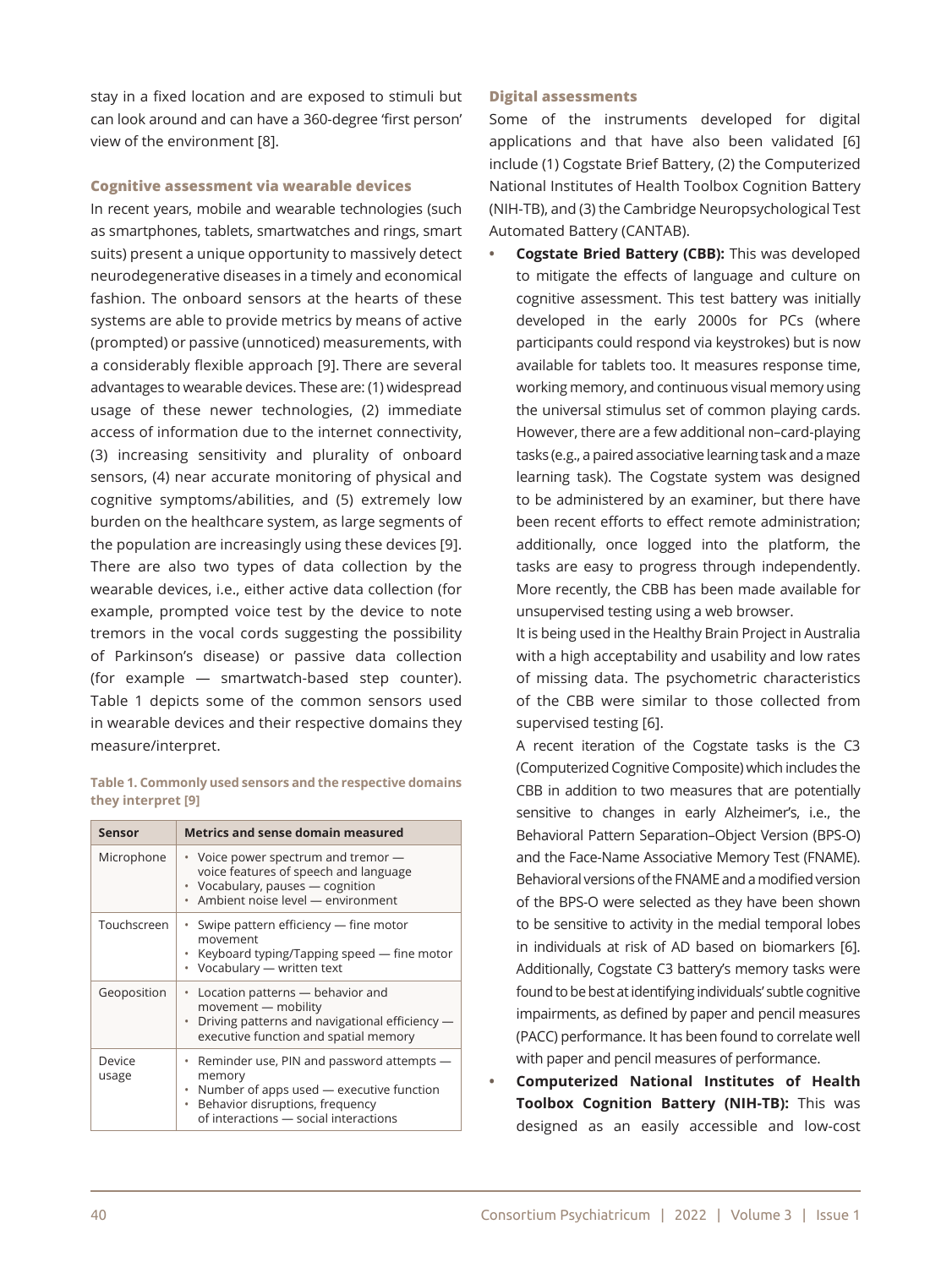means to provide researchers with standard and brief cognitive measures for various settings. It was released in 2012 for PC, and a tablet version is also now available. Some tests have recently been implemented for remote administration via screen sharing in a web browser. It has been validated against standard neuropsychological measures, as well as against established cognitive composites for use in preclinical Alzheimer's dementia [6].

It consists of seven established neuropsychological tests, selected and adapted to a digital platform by an expert panel. The cognitive domains covered include attention and executive functions, language, processing speed, working memory, and episodic memory.

- **The Cambridge Neuropsychological Test Automated Battery (CANTAB) [10]:**This was intended as a languageindependent and culturally neutral cognitive assessment tool initially developed by the University of Cambridge in the 1980s. It mostly uses non-verbal stimuli, and includes measures of working memory, planning, attention, and visual episodic memory. Administration of CANTAB was initially on PC but is now available through CANTAB mobile (tablet-based). It offers an online platform for recruitment by pre-screening patients using their cognitive assessment instruments.
- **• Mobile/Tablet Versions of existing tests: These are some of the mobile/tablet versions of the commonly used tests.**
	- ◊ eSAGE paper-based Self-Administered Gerocognitive Examination (SAGE) [11]
	- ◊ e-CT K-T paper-based cancellation test, consisting of two blocks of stimuli composed of 30 symbols displayed on a tablet touch screen
	- ◊ Cambridge University Pen to Digital Equivalence assessment (CUPDE) — Saint Louis University Mental State Examination (SLUMS) CogState PC
	- ◊ eMOCA standard paper-based Montreal Cognitive Assessment
	- Digital version of the Trail Making Test (dTMT)
- **• Mobile/Tablet Versions of new tests:** 
	- ◊ **Cognitive assessment for dementia, iPad version (CADi):** This is being used for mass screening for dementia. It has ten items including immediate recognition, semantic memory, categorization, subtraction, repeating backwards, cube rotation, pyramid rotation, trail making A and B, and delayed recognition tests [12].
- ◊ **Smartphone-Based Color-Shape Test (CST):** This measures cognitive processing speed and attention. Participants match color and shape according to a legend showing paired colors and shapes at the top of screen by touching the color pad at the bottom of the screen. It records the number of attempts and the number of correct answers. CST scores correlate with scores on the MMSE and other speed and attention tests, showing the possibility of using smartphones for cognitive assessment in older adults [12].
- ◊ **Computerized cognitive screening (CCS):** This consists of a symbol-matching task, a memory task, and an object matching task used to assess concentration, memory, and visuospatial functioning. A few studies have found a significant correlation between CCS scores and Montreal Cognitive Assessment (MoCA) scores [13, 14].
- ◊ **Mobile Cognitive Screening (MCS):** This is a mobile-based neuropsychological test. It consists of 33 questions from 14 types of test that assess eight cognitive domains including arithmetic, orientation, abstraction, attention, memory, language, visual, and executive function. All test questions have been modified for a mobile platform [15].
- ◊ **Brain Health Assessment (BHA):** This is a 10-minute tablet-based cognitive assessment to detect MCI and dementia. When compared with the MoCA, BHA demonstrated higher accuracy in detecting mild cognitive decline and similar accuracy in detecting dementia [15].
- ◊ **Computerized Cognitive Composite for Preclinical Alzheimer's Disease (C3-PAD)**: This assesses episodic memory and working memory. It has demonstrated significant association between the in-clinic tests and the at-home tests, suggesting home-based cognitive assessment with mobile devices is feasible if sufficient training is provided [12].
- ◊ **National Center for Geriatrics and Gerontology function assessment tool (NCGG-FAT):** This includes eight tasks used to assess memory, attention, processing speed, visuospatial, and executive function. It has high test–retest reliability and high validity in comparison with conventional neurocognitive tests, suggesting that the NCGG-FACT may be useful in assessing cognition in population-based samples [16].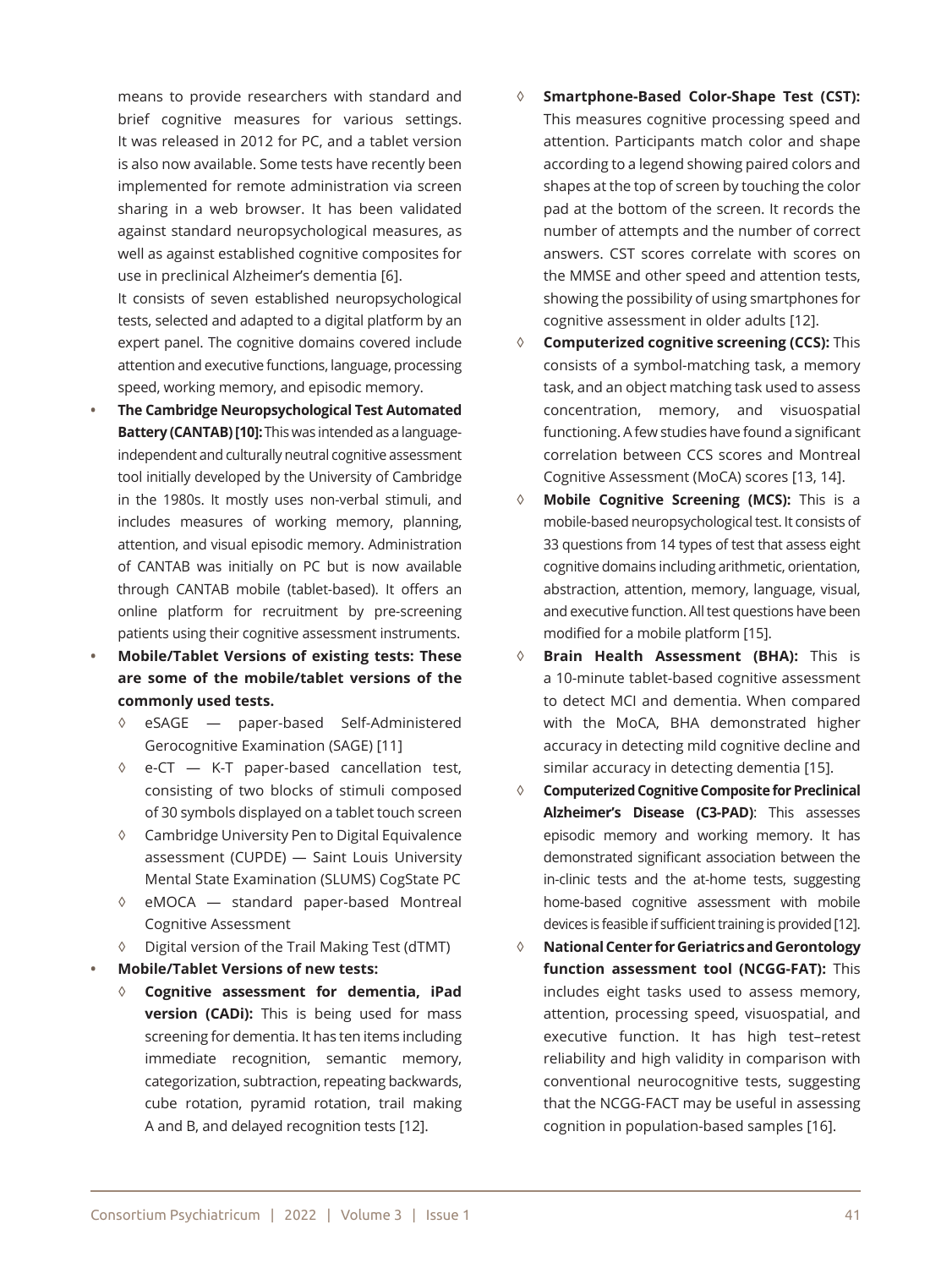- ◊ **Toronto Cognitive Assessment (TorCA) [17]:** This is a more comprehensive test than screening tests but shorter than a neuropsychological battery. It has 27 subtests to evaluate multiple cognitive domains. It can be administered on paper or on an iPad, with each mode using the same questions. TorCA demonstrated statistically significant ability to differentiate between MCI and normal cognition.
- ◊ **Computer-Administered Neuropsychological Screen for Mild Cognitive Impairment (CANS-MCI) [18]:** This is a 30-minute eight-task battery that can be self-administered. It measures episodic memory, executive functions, and language with good test-retest reliability and moderate correlations with standard neuropsychologic measures. It has the advantages of automated scoring, result interpretation, and provides care recommendations.

# **STRENGTHS OF DIGITAL ASSESSMENTS**

Digital assessments are more accessible and cost-effective due to self-administration. These tests automatically generate alternative forms which may help minimize practice and version effects. They have automatic scoring recording and give immediate access to results. These tests utilize artificial intelligence (AI) methods and hence are faster, novel, and provide more sensitive cognitive data analysis [7]. These tests are highly scalable, and therefore can be used for remote assessment in a much larger population. These can be used for more frequent assessment with potentially more sensitive cognitive paradigms. Moreover, as these are performed in a familiar environment, they may accordingly increase the ecological validity. Another major advantage of digital assessments is that they provide cognitive assessment outside clinics with rapid data transfer to healthcare providers. Certain time-sensitive parameters, such as reaction time or inspection time, can be measured more accurately with digital tests [19].

In some tests, there are algorithmically defined approaches to a particular test (e.g., organization, planning), evaluation of pauses, perseverations, domain-specific errors, and/or response times in very specific measurements that add value to neuropsychological assessment data [7, 20].

Added advantages of smartphone-based assessments include reduced risk of the "**white-coat effect**". They

provide additional opportunities for an individual to track their own cognitive health over time, potentially leading to increased commitment to their well-being. They further reduce the need for in-clinic visits among participants of various trials and encourage those in more remote areas to participate. They also help with short- or long-term monitoring through repeated assessment outside the clinic to detect early, subtle signs of cognitive decline.

Collating these new data streams results in a composite description of a person's behavior which is known as the **"Digital phenotype"**, i.e., alternative measurement of health-related behaviors. Digital phenotyping incorporates data from mobile sensors, keyboard interactions, voice, speech, and other streams obtained during everyday use of social media, wearable technologies, and mobile devices [7]. GPS technology in these devices can record daily movement data that can aid in the recognition of behavioral symptoms of incipient dementia.

#### **LIMITATIONS OF DIGITAL ASSESSMENTS**

Several variables can influence the outcome of a technology-based cognitive assessment, including test characteristics, test duration, test frequency, and training and prior technology experience of the person being assessed. Privacy issues are paramount when obtaining health data from any internet-connected device, especially someone's personal device. Some of the authors caution against using these technologies as a sole means of diagnosis, but advocate their use in conjunction with comprehensive evaluations by trained clinicians [7].

Little attention has been paid to person-centered care and person-centered assessment concepts. Modern neuropsychological tests might only be available in some of the world's regions. In many countries, there are large proportions of the population with little education, and for whom these modern neuropsychological tests might not be appropriate. Tests developed with culturally specific stimuli will not be applicable in some cultures [21].

Moreover, there can be technological issues, such as variations in computer hardware. Currently, only limited information on psychometric and normative properties for different clinical population is available for digital tests. These tests can be influenced by knowledge of computers or other technology. Limitations unique to virtual reality are dominated by physiological concerns (e.g., motion sickness) [7].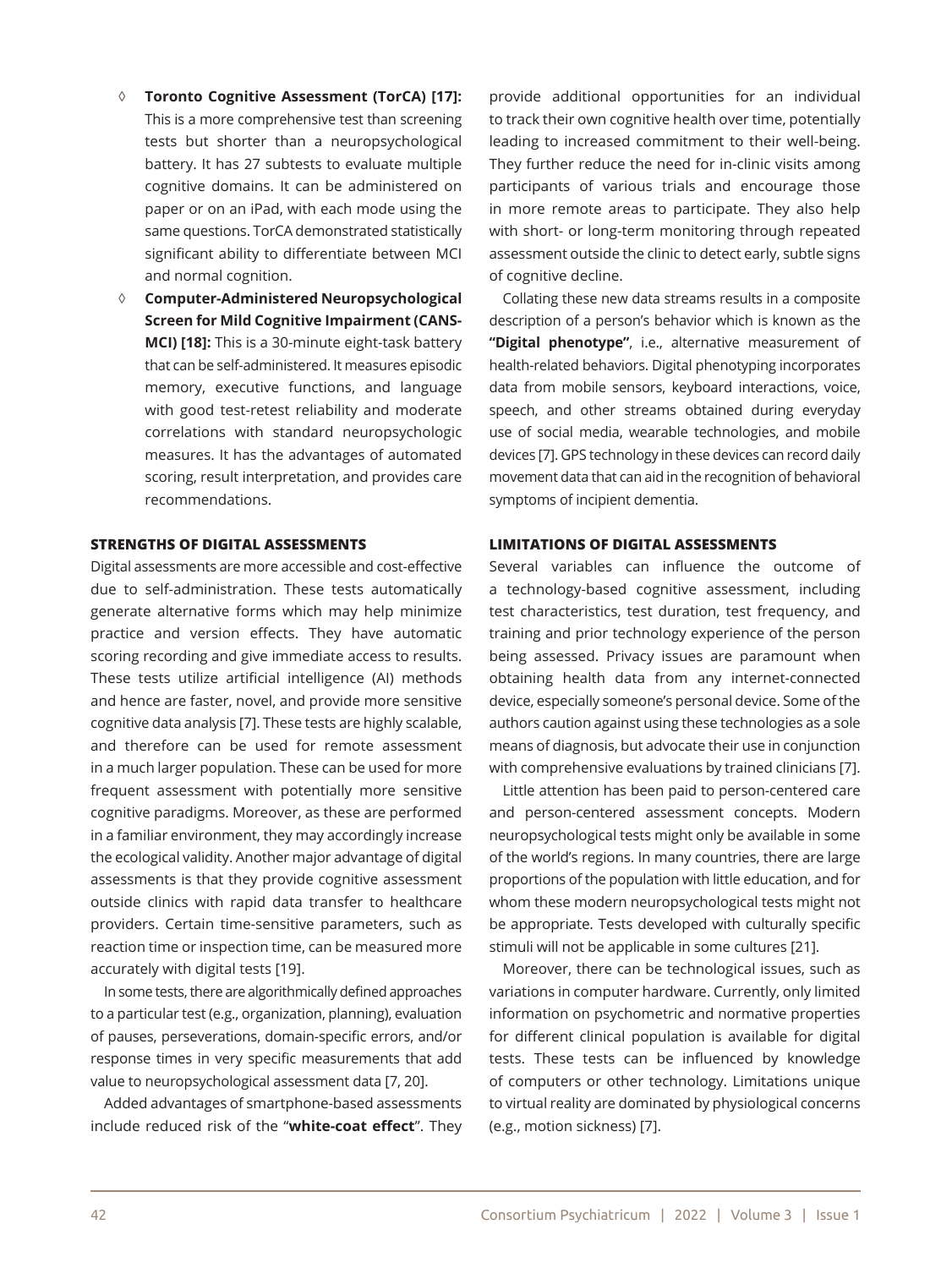## **CRITIQUE OF TECHNOLOGY-BASED ASSESSMENTS**

There is lack of consistent, consensual definitions of key neuropsychological concepts, which poses an ongoing challenge to the profession and researchers, resulting in problems in communication within and outside the field. Neuropsychologists tend to be molecular in their approach, dividing behaviors into abilities such as language, memory, and the like. In fact, behavior in the environment rarely involves using these abilities in isolation [22].

There is also a lack of consensus as to what constitutes a neuropsychological domain. For example, to assess executive functioning, there is no consensus about what constitutes this domain, and some theorists have even questioned its validity. Working memory is typically considered a part of executive functioning. When one is assessing working memory, whether one is actually setting attention, working memory, executive functioning, or a combination of these, is still not clear. Only a few studies have addressed the long-term reliability of neuropsychological assessments in stable patients. Moreover, the reliability of memory tests is consistently lower.

In addition to the above-mentioned, there are also issues related to patients' preferences and it is frequently seen that patients use devices less often due to cumbersome procedures related to wearing them or difficulty in logging in and out from their systems. Additionally, many of the elderly do not want to be dependent on caregivers or assessors to help them to use these devices daily.

Among all such devices, cognitive tests based on tablets are most acceptable. Studies have suggested that adults of more than 55 years of age have a greater preference for the use of touchscreen devices, as these devices have more direct and intuitive interaction, lower motor demands, and are relatively easy to use. Moreover, tablets offer greater mobility than personal computers and are more user-friendly than smartphones for older adults owing to the larger screen sizes and better response field views. In recent years, there had been a growing interest in developing and validating tablet-based cognitive assessment tools. Many neuro-cognitive tests have been validated for use with tablets [5].

Further, there are emerging legal and ethical issues related to technology-based monitoring. Some authors have raised privacy concerns with trackable wearable devices and the feeling of constantly being monitored

during every activity. As wearable devices can also collect user data regardless of time and place, uploading data to the cloud can easily make the wearable device's system vulnerable to attack and data leakage. Defects in technology can sometimes cause problems such as lack of control over data flow links in wearable devices, and data and privacy leaks are more likely to occur. All these issues have raised serious privacy concerns and the elderly, being a vulnerable population, could be extremely vulnerable to attack by cybercriminals. Hence, proper data security should be taken care of by the wearable device manufacturers or technology software developers to tackle these emerging concerns [23].

Further, a vast majority of the aging population reside in low- and middle-income countries (LMICs), where these technology-based assessments and subsequent interventions are in a nascent stage. These technology-based devices are expensive and the patient population in LMICs is less educated as to their usage. More awareness and education programs are needed to propagate the message to the lay public regarding early identification of cognitive decline in the elderly and the subsequent need for monitoring and assessment.

#### **CONCLUSIONS AND THE WAY FORWARD**

It is essential to establish a neuropsychology data archive as an Open-Access Global Resource and develop a global collaborative network. It is also necessary to specify the latent traits assessed by each test and identify each trait's most efficient measurement models [24]. There should be constant efforts to improve the reliability and validity of mobile assessments and attempts to incorporate person-centered assessment and digital phenotyping in conjunction with mobile technologies. Patterns of mobile phone data can be used to identify changes in cognitive function, sleep patterns, mood, mobility, exploration of novel environments, social engagement, and other features that may provide critical indications of clinically meaningful change.

There is need for further validation when existing normed tests are translated to mobile platforms because the change in the delivery method may bias the test results, especially for self-administration. Future usability studies must include older adults with cognitive impairment to implement monitoring technologies to identify trends and acute changes outside the clinic in people with cognitive impairment.